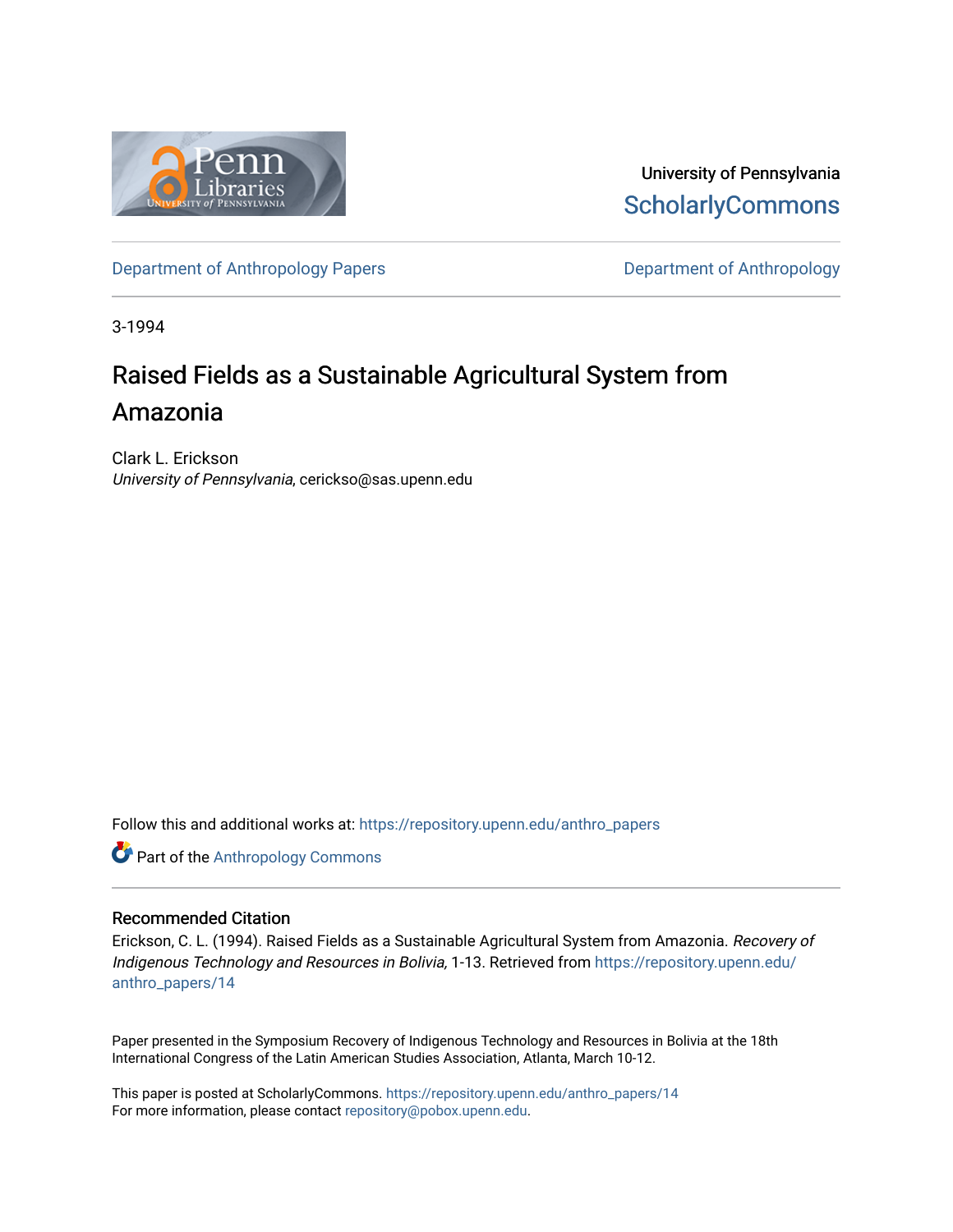# Raised Fields as a Sustainable Agricultural System from Amazonia

# **Disciplines**

Anthropology | Social and Behavioral Sciences

# **Comments**

Paper presented in the Symposium Recovery of Indigenous Technology and Resources in Bolivia at the 18th International Congress of the Latin American Studies Association, Atlanta, March 10-12.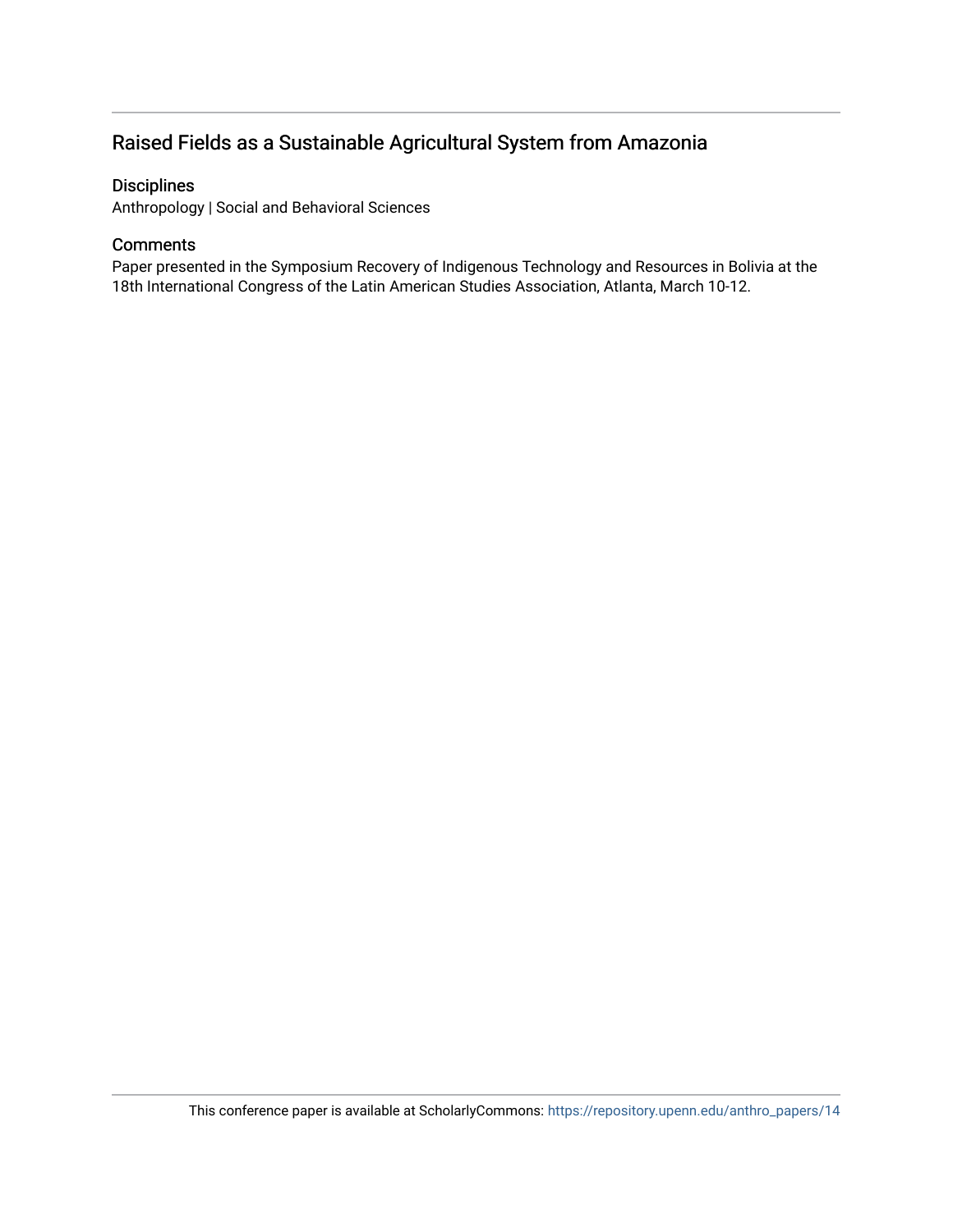#### **RAISED FIELDS AS A SUSTAINABLE AGRICULTURAL**

# **SYSTEM FROM AMAZONIA**

by

Clark L. Erickson Department of Anthropology University Museum of Archaeology and Anthropology University of Pennsylvania 33rd and Spruce Streets Philadelphia, PA 19106-6398

Paper Presented in the Symposium

*RECOVERY OF INDIGENOUS TECHNOLOGY AND RESOURCES IN BOLIVIA* Organized by Dr. Kevin Healy

> XVIII International Congress of the Latin American Studies Association March 10-12, 1994 Atlanta, GA

### **Published as:**

Erickson, Clark 1999 Agricultura en camellones prehispánicos en las tierras bajas de Bolivia: Posibilidades de desarrollo en el trópico húmedo. IN *Los camellones y chinampas tropicales: Memorias del Simposio-Taller Internacional sobre Camellones y Chinampas Tropicales*, edited by Juan José Jiménez-Orsornio and Véronique M. Rorive, Ediciones de la Universidad Autónomo de Yucatán, Mérida, pp. 39-52.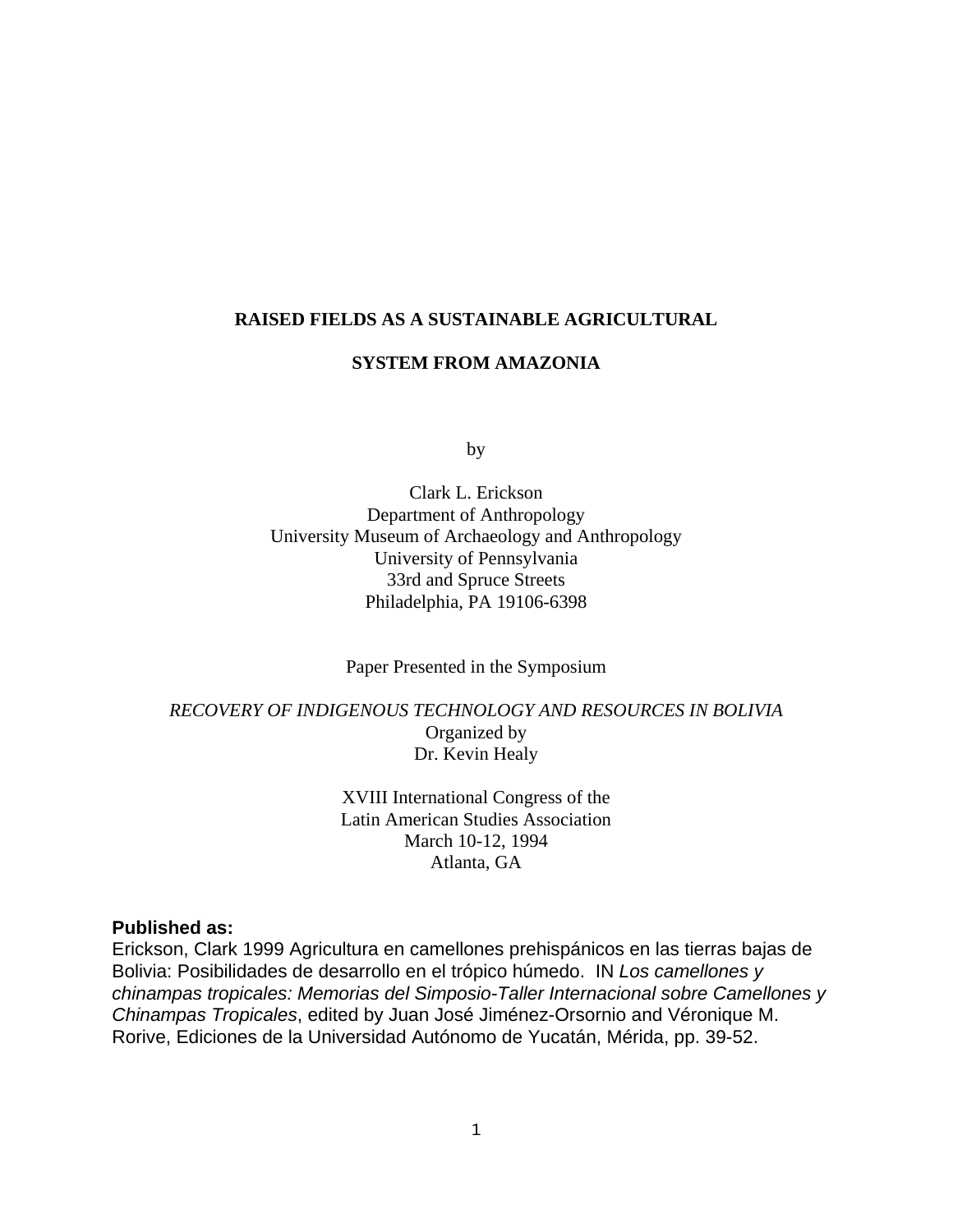#### **A Long-Term Perspective on Neotropical Land Use**

 Landscapes of the Americas have been used, and in many places, continue to be used, intensively for agriculture by indigenous peoples. These peoples utilize systems of agriculture that permit them to make a living from what are sometimes considered to be marginal farming lands, despite pressures from the world economy, urbanism, civil unrest, and top heavy national development. Today these agricultural systems are rapidly disappearing and with them valuable knowledge on sustainable uses of the landscape disappears. A small groups of anthropologists, linguists, geographers, and others are studying these indigenous knowledge systems including topics such as ethnoscience, ethnobotany, ethnopedology, ethnoecology, irrigation engineering, resource management, intensive gardening and swidden, indigenous terminology and classification, agro-forestry, terraces, irrigation, and raised fields. Indigenous knowledge is a localized body of knowledge, beliefs and practices of traditional management of natural and human resources (Brokensha et al. 1980; CIKARD 1993). The scientific studies often promote the preservation and practical application of this knowledge. This information can provide a basis for sustainable agricultural development, in many cases a viable alternative to development schemes that are traditionally promoted by international and national institutions (Netting 1993; Posey and Balée 1989; Denevan and Paddock 1988; Clay 1988, Brokensha et al. 1980; Godoy et al. 1993).

 What is often forgotten is that these indigenous knowledge systems have long histories. The deep historical trajectories can not be treated as static phenomena within a synchronic perspective. They result from dynamic, long-term accumulated interaction of humans with their local environments. Much of this indigenous knowledge has been lost over time and that which remains is often fragmentary or transformed. In many cases, indigenous knowledge systems have been completely abandoned, such as in the case of raise field agriculture in the Llanos de Moxos and in the Lake Titicaca Basin. The farming peoples that produced these agricultural remains are not with us anymore to provide direct information regarding these technical knowledge systems.

 Archaeology can provide a "window" into the history of indigenous knowledge systems. Many intensive agricultural systems were based on massive transformations of local and regional landscapes, especially throughout much of Latin America. Embedded in these landscapes are the physical structure, patterning, and designs of agricultural engineering and expertise, resulting in a palimpsest of landuse strategies and knowledge systems. For example, in the Andean region of Peru and Bolivia, the remains of prehispanic land use systems, resource management, land modification, engineering works (such as irrigation, terraces, sunken garden, and raised field systems) are present over vast areas. Ironically, much of this agricultural landscape now lies abandoned or underutilized. Archaeology can address these issues by "reading" the remains on the landscape through the interpretation of aerial photography, ground survey, mapping, excavation, and experimentation. Archaeology, combined with a multidisciplinary toolkit, can provide information on crops grown, tools utilized, field morphology and patterning, functions, prehistoric demography, and the technical knowledge used. Also relevant to a long-term perspective is the human social, cultural, political, demographic, and economic context of the ancient farming system and its changes over time. Larger issues include the processes of origin, evolution and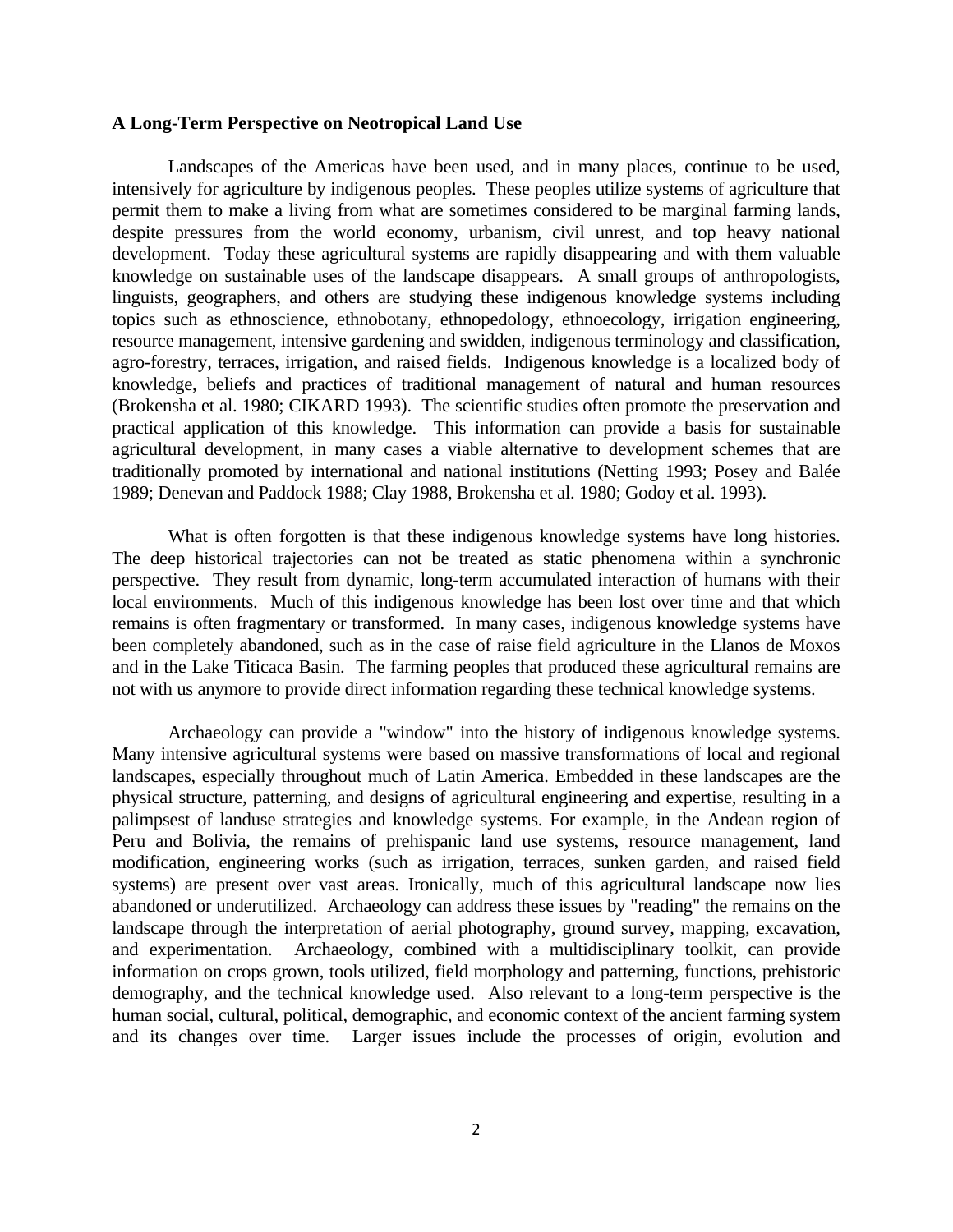abandonment of past intensive agricultural systems.

 The Americas provide evidence of sophisticated technology and engineering make landscapes productive during precolumbian times. What can we learn from these ancient indigenous knowledge systems? Throughout Latin America there are underutilized landscapes, abandoned, exhausted lands, grinding poverty, with farmers moving to cities, low carrying capacity, and low population densities. This is in sharp contrast to the precolumbian situation on the same landscapes. Evidence of long-term use of these ancient technologies demonstrates that they were time-tested and potentially sustainable forms of agriculture. Many were associated with large and well-organized societies. My colleagues and I practice what is referred to as an "applied archaeology," believing that much of this ancient indigenous knowledge has a potential practical contribution to rural development in the contemporary situation.

 In this short presentation, I would like to discuss how an "applied archaeology" can contribute to the study of long-term prehispanic landuse in the neotropics and provide alternative strategies for development. The Agro-Archaeological Project of the Beni is a collaboration between the Instituto Nacional de Arqueología de Bolivia (INAR), the Universidad Técnica del Beni (UTB), the Promoción de Moxos (PRODEMO), and the University of Pennsylvania. This multidisciplinary project combines archaeology, historical ecology, agronomy, hydrology, remote sensing, and agricultural experimentation in the study of ancient agricultural earthworks and associated hydraulic infrastructure in the Llanos de Moxos of the Department of the Beni, Bolivia. Much of the methodology is based on our previous applied research on raised fields in the Andean highlands of the Lake Titicaca Basin of Peru during the 1980s (Erickson 1989, 1992).

#### **The Archaeology of Raised Field Agriculture**

 The traditional perspective on Amazonian prehistory is that the region could not have sustained large populations due to the limitations of a tropical environment; and therefore, cultures would not develop beyond the level of hunting and gathering bands and swidden agricultural villages (Meggers 1971). Many conservationists and environmentalists (scholars and the public) have romanticized this perspective to argue for a stereotype of the indigenous "noble savage," "at one" with their environments and having minimal impact on the natural environment (Denevan 1992; Redford 1992).

 Archaeological research indicates that the traditional perspective of the Amazonian environment as static is incorrect. The savanna and forest landscape of the Bolivian Amazon was heavily modified by precolumbian farmers. In the early 1960s, William Denevan and George Plafker (Denevan 1966) discovered that large expanses of the savannas of the Llanos de Moxos were covered with massive earthworks including raised fields, canals, causeways, reservoirs, dikes and mound settlements constructed by the prehispanic inhabitants of the zone. Denevan and his colleagues have found raised fields throughout the Americas in the flooded savannas of Colombia, Ecuador, Venezuela, and Surinam, in addition to the Andean region of Peru, Bolivia, Colombia, and Ecuador.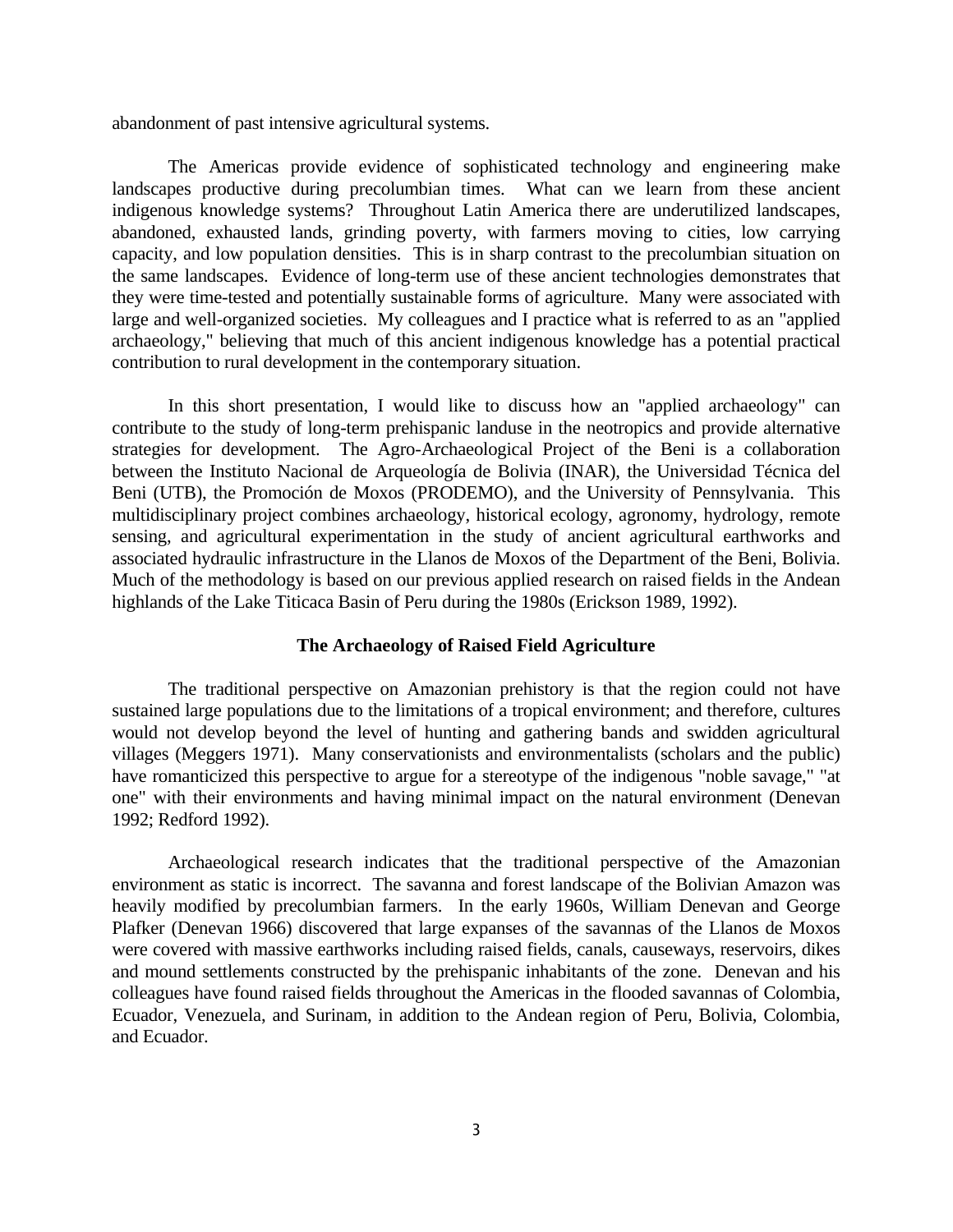The Llanos de Moxos is located in the southwestern headwaters of the Amazonian drainage basin. The region corresponds roughly to the modern political boundaries of the Department of the Beni of Bolivia. The area is a flat landscape of forested zones along rivers and higher ground (20%) and savanna grasslands and scrub and palm forest (pampa) (80%). Much of the lowlying lands are covered with shallow flood waters during parts of the rainy season. The rest of the year, dry conditions prevail and water becomes a scarce commodity. The seasonal flooding alternating with dry conditions, combined with poor soil conditions and lack of high ground, make farming these areas difficult. The ancient inhabitants of the zone created an anthropogenic landscape to resolve these problems and make the area highly productive. A major part of this transformation of the environment was the construction of raised fields. Raised fields are large planting surfaces of earth elevated above the seasonally flooded savannas and wetlands. Experiments and ethnographic analogy indicate that raised fields serve a wide variety of functions including localized drainage, improved soil conditions (such as aeration, mixing of soil horizons, and doubling the organic topsoil), with water management (for drainage and irrigation), nutrient production and recycling in the adjacent canals (such as sediment sinks, organic muck production, and management of economic faunal and floral resources).

 Until recently, the prehispanic raised fields of Moxos remained unstudied. Denevan (1966) has provided an estimate of 12,000 ha. of raised fields and canals distributed over an area of 77,000  $km^2$  based on his interpretation of aerial photographs. Analysis of recent aerial photographic coverage indicates that these figures underestimate the extent of raised fields. Our ground survey has determined that many raised fields are under dense tree canopy. Many are only faint traces on the savanna due to massive erosion but these can be studied using digital enhancement of aerial and satellite imagery. Field patterning is highly structured in some areas; in others the fields are more informally organized. Discrete blocks of fields may reflect prehispanic land tenure systems and the social organization of farmers who constructed and maintained these fields.

 While previous projects focused on excavations of archaeological mounds (Nordenskiöld, Rydén, Bustos, Dougherty and Calandra), our archaeological team investigates the agricultural earthworks and the associated hydraulic infrastructure. This includes archaeological survey, mapping and excavation of the ancient agricultural system. Trenches excavated in prehispanic raised fields and causeways provided valuable information on the internal structure of the earthworks, construction techniques, rebuilding phases, sedimentation rates, original functions, crops cultivated, soil fertility, and the chronology of field construction, use and abandonment. Preliminary analysis of pollen from field canals has identified the presence of gualusa (Xanthosoma, a New World taro), guayusa (Ilex, mate, used for a caffeine-rich drink), and urucú (Bixa, used for red body paint) which may have been cultivated. Maize and manioc have not yet been identified in the limited number of samples processed, but we believe these were the major raised field crops. Radiocarbon dates from one agricultural site indicate that the raised fields were used between 2000 and 800 years ago. These data indicate that the fields have a considerable time depth and use period (Erickson 1980, i.p.; Erickson et al. 1990; 1993a; 1993b).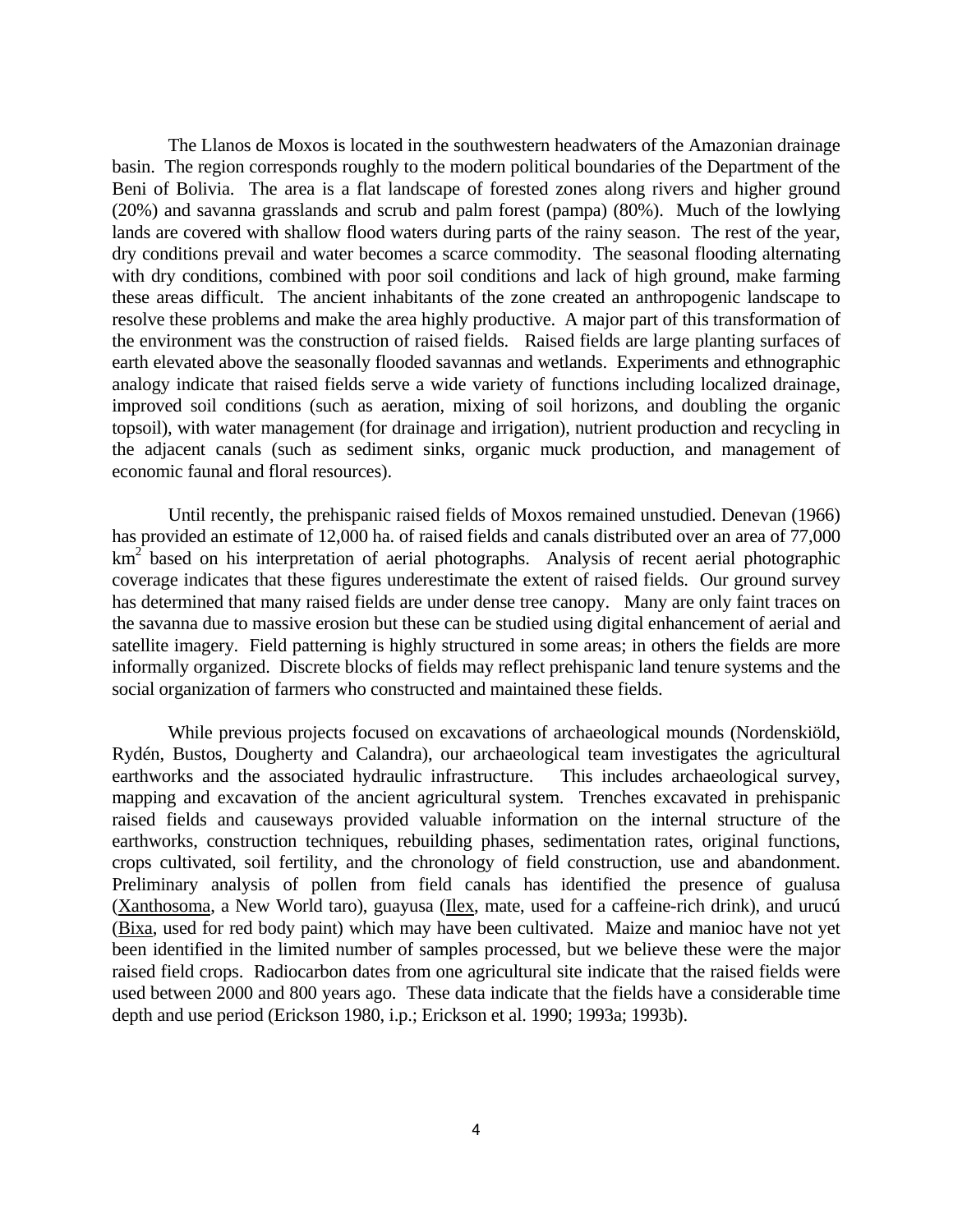Raised fields are often associated with large, long causeways and canals. These may have served for transportation and communication between village sites. We believe that these earthworks were also part of an integrated system of water management. Analysis of detailed topographic mapping a several agricultural sites have begun to address this hypothesis. Causeways appear to have been used to block the flow of water, impounding large bodies of shallow water within raised field blocks. By opening and closing sections of causeways, optimal water levels could have been maintained for field cultivation. It appears that the ancient farmers of Moxos were also involved in relatively sophisticated hydraulic engineering projects.

 We have found that these field systems sustained large populations organized in large villages and towns dispersed within the savannas and forests. Several thousand "islands" (islas) or low mounds of several hectares of surface area are found in the savannas. These locations, often surrounded by raised fields and causeway/canal networks, were the habitation sites of prehispanic farming communities. We have investigated several of the sites where they have been disturbed by road construction and one was excavated in 1993. They commonly contain refuse debris from long term occupations and some are still considered today to be ideal settlement locations.

#### **Experiments in Raised Field Agriculture**

 Experimental raised field design (form, dimensions, and patterning) is based on a model established through mapping and excavation of ancient raised fields of the zone. We believe that the raised field farmers had developed ideal earthwork designs and a appropriate crop inventory during the long period of evolution of field use. In 1990, a small block of raised fields (0.5 ha) was constructed in the pampa at the Biological Station of the Beni. Labor was provided by members of the community of Totaisal, located 3 km from the station. Field form was based on archaeological fields at El Villar located 17km to the west. The fields were constructed over three periods under very difficult climatic conditions. A total of 900 person-days were needed to construct a single hectare of fields and canals. The fields were expanded another 0.25 ha for student thesis projects in 1992-3. The fields were constructed under better conditions and only 400 person-days were necessary to construct a single hectare of platforms and canals.

 Manioc and sweet potatoes produced bumper crops on experimental raised fields. The maize and plantains also did well. Production figures are not complete for these years but maize was estimated to have produced 2 metric tons per hectare (including field platforms and canals). During the last season, Julio Arce calculated a manioc harvest of 25 metric tons per hectare, a substantial figure compared to local production figures (Arce 1993). This is surprising because soils samples analyzed from this experimental site were found extremely poor for agriculture. A student thesis project undertaken by Carlos Roman compared raised field agriculture to traditional slash and burn agriculture (chaco) in the area during 1992-3 and found that the raised fields produced the only manioc in the region that year because of heavy rains which caused rotting of roots.

#### **Applied Archaeology and the Indigenous Community**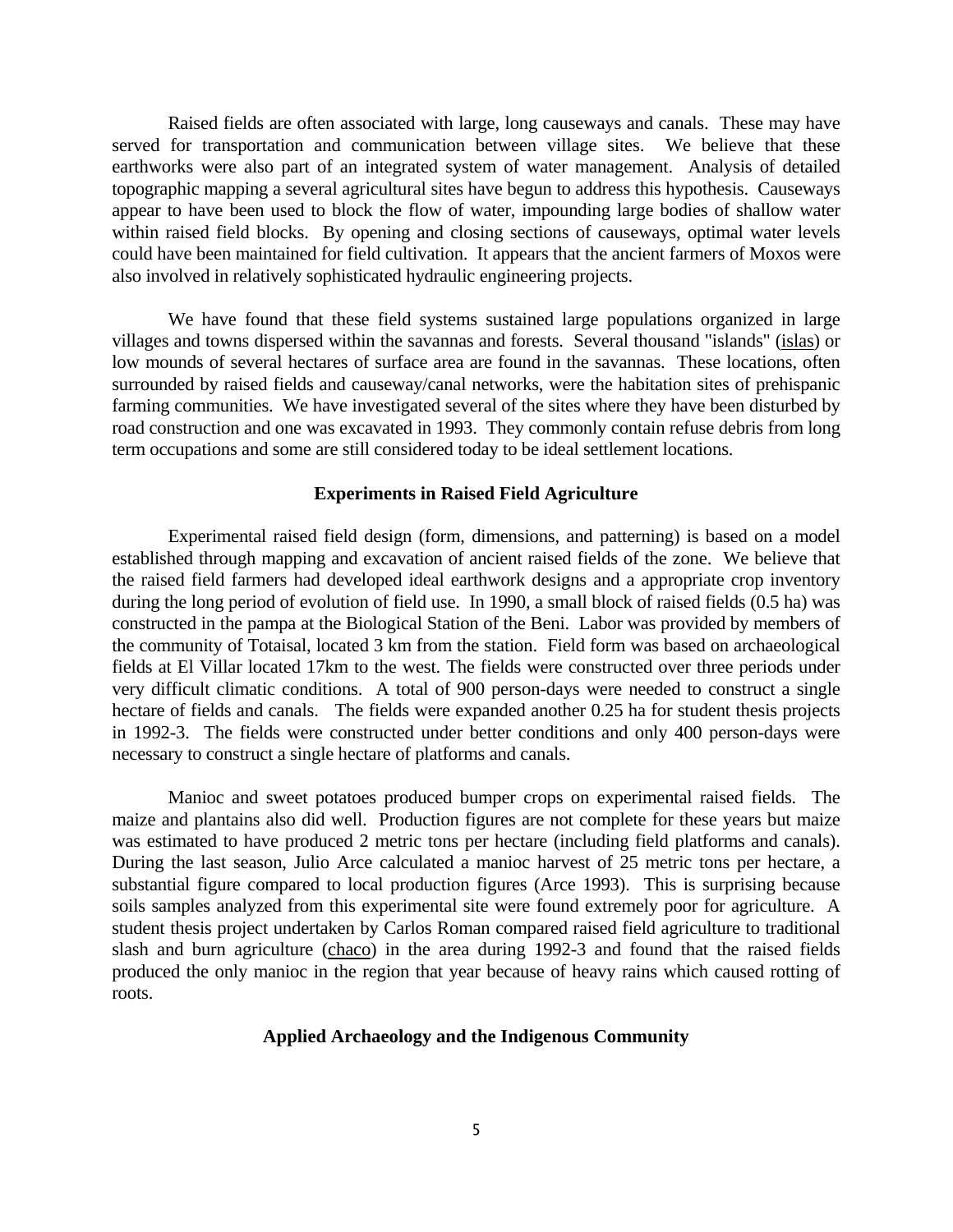The experimental raised fields at the Biological Station of the Beni provided an excellent context for acquiring controlled data on labor, production, and field functions, but didn't tell us if this technology would work within a social context. Would local farmers be interested in raised fields? Would they adopt the system? What are the potential problems facing the reintroduction of ancient knowledge systems?

 There are a large number of linguistic and ethnic groups of native peoples in the Bolivian Amazon (estimates of 150,000-190,000 people). The native population makes up one quarter of the population of the Department of the Beni and as much as 85% of the population of the Province of Moxos (Jones 1990). These peoples have been generally marginalized by ranching interests into the forested zones of Mojos, often neglected, impoverished, and exploited. They practice swidden agriculture in the better drained areas; hunt, fish and collect in the forests, rivers, and wetlands; and occasionally work on ranches, logging concessions, or in the few urban centers of the region. Communities tend to be dispersed and highly fluid. Many communities are relatively recently established (such is the case of Bermeo and Esperanza where the raised field experiments are located).

 The Promotion of Moxos (PRODEMO), a small grassroots development group with a 2 person staff associated with the Parish of San Ignacio, recently received a small grant from the Interamerican Foundation for promoting and diffusing raised field agriculture in indigenous communities in Central Moxos. The Agro-Archaeological Project of the Beni (PAAB) provided a series of technical designs for raised field construction based on the archaeological field remains.

 We approached several communities that had previously worked with PRODEMO on small scale development projects (wells, health, vegetable gardening). Our approach was to set up a public meetings or cabildo with local community leaders to discuss raised field agriculture with the community. Most families sent an adult representative to the meeting, with participation ranging from 25-50 people. We presented a short discussion of our archaeological research on raised fields and the experimental research at the Biological Station of the Beni. Black and white photographs of archaeological and experimental raised fields were passed around as illustrations. Much of the discussion revolved around explaining the concept of experimentation and specifics on how the community would collaborate with us on this study. We wanted to make sure that they understood that this project was experimental and that there could be positive and/or negative results.

 As an incentive to participate, we could offer a small daily wage (approximately \$2/day), crop seed, and food for lunch breaks during workdays. The participants receive all the crops produced on the fields. We also provided a loan of tools that are used in the construction. In return, they would provide the land, labor, and help us with monitoring the fields and the collection of data during the agricultural season.

 This was followed by intense discussion, questioning, and debate between the community members and our team. Many were worried about the amount of labor they would have to provide;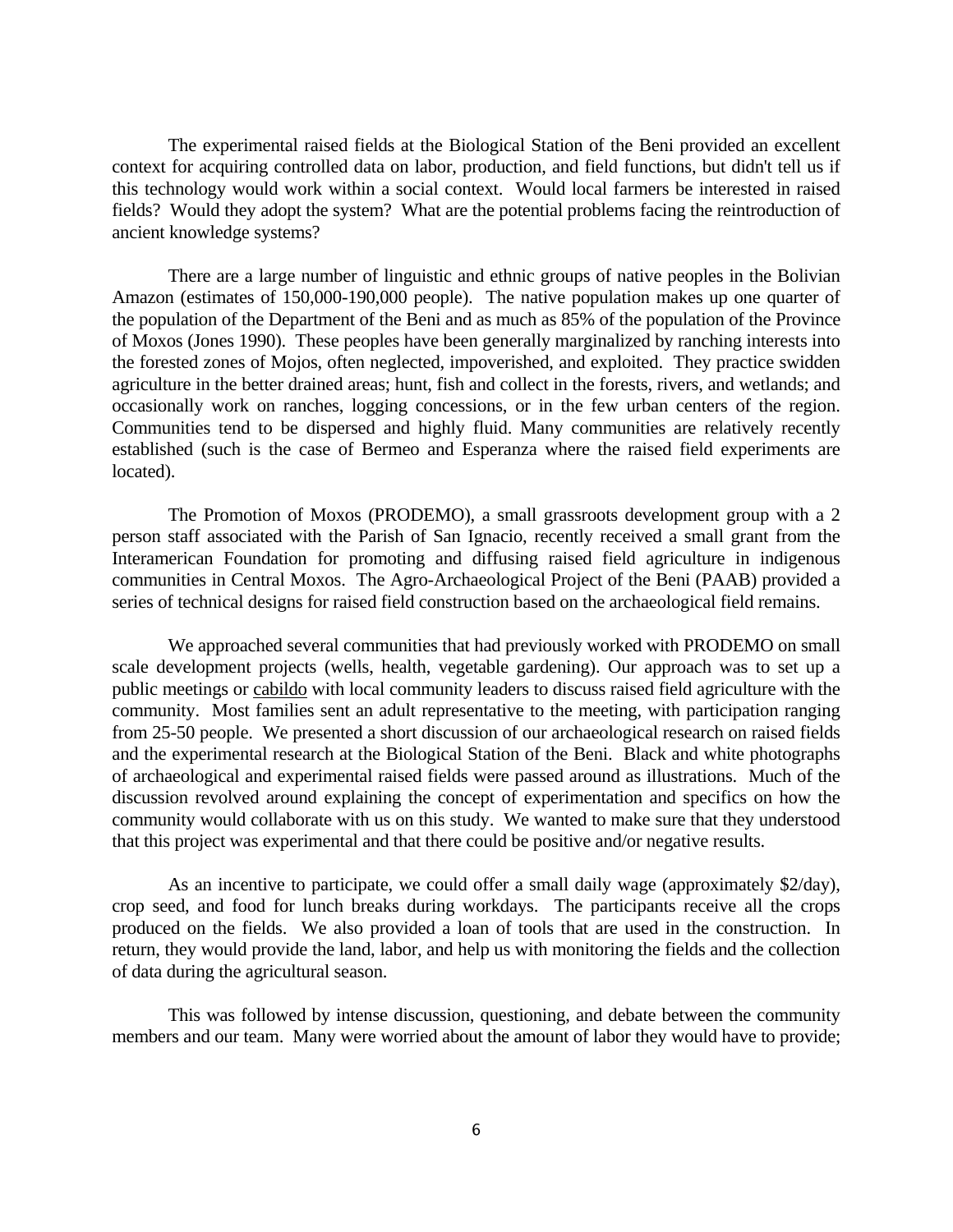others argued that the work would be too difficult. From their personal experience, others didn't think that raised fields would work in inundated zones. Participants would intensely debate the pros and cons of working with us among themselves. This was followed by a visit to potential raised field construction sites which often included visits to local sites with archaeological earthworks (raised fields, causeways, and occupation mounds) which often surround these communities. Sometime after the initial meeting, a vote was taken by the community regarding their participation. In all cases, only part of the community participated in the actual construction, maintenance, and harvest of the fields.

 I had wanted to construct raised fields in the same environment (seasonally flooded grassland savannas) as the archaeological fields, or ideally, rehabilitate ancient fields in situ. A major problem encountered was the lack of seasonally flooded savanna land within the boundaries of these small communities and absence of prehistoric fields. Most communities had been established along old levees in the gallery forests along permanent bodies of water. Often the locations shown to us were unsuitable for raised field construction and would have actually required cutting down forest to construct the fields. In two communities, we decided to construct raised fields within large slash and burn fields that had been abandoned because of heavy flooding two consecutive years (resulting in total crop loss). Soils here were friable and better drained than most savanna locations. Many of these areas are secondary forest and may have originally been pampa in the past. The Community of Bermeo controlled a small section of flooded savanna and swamp, in which we located an additional field site.

 The two communities collaborating with us were established relatively recently (in the past 20 years) and have not developed a strong internal political structure. Bermeo was made up of families that were driven out of lands near the Rio Mamoré during serious flooding during the 1970s. Esperanza was established in the site of a temporary road construction camp. In our applied archaeology project in Peru, we collaborated with indigenous farmers is well-established communities based on a strong tradition of formal labor reciprocity and communal labor projects. I had expected to encounter a very difficult labor situation in the Beni. Local ranchers and timber cutting operations have difficulties getting local labor. Communities and ranches are dispersed and there are few urban centers in the Beni. Most ranchers and even anthropologists consider the indigenous peoples to be lazy, unmotivated, and uncooperative. We did not find this the case. Farmers use informal reciprocal labor practices with neighbors or work alone with extended families on small-scattered gardens and swidden plots. Communal labor organization is not well developed, but is used for the construction and maintenance of roads, school buildings, wells, church, community meeting house, and the village plaza. We found that although the communities did not appear to have had much experience working together on labor projects, the work organization for raised fields was adequate.

 Because secondary growth had taken over some of the abandoned field sites, the first day of construction was spent clearing the debris, which was later burned. A detailed topographic map was produced for each field location. Metric tapes, wooden stakes and string were used to mark off the areas of canals and field platforms. These measurements were based on ideal models of raised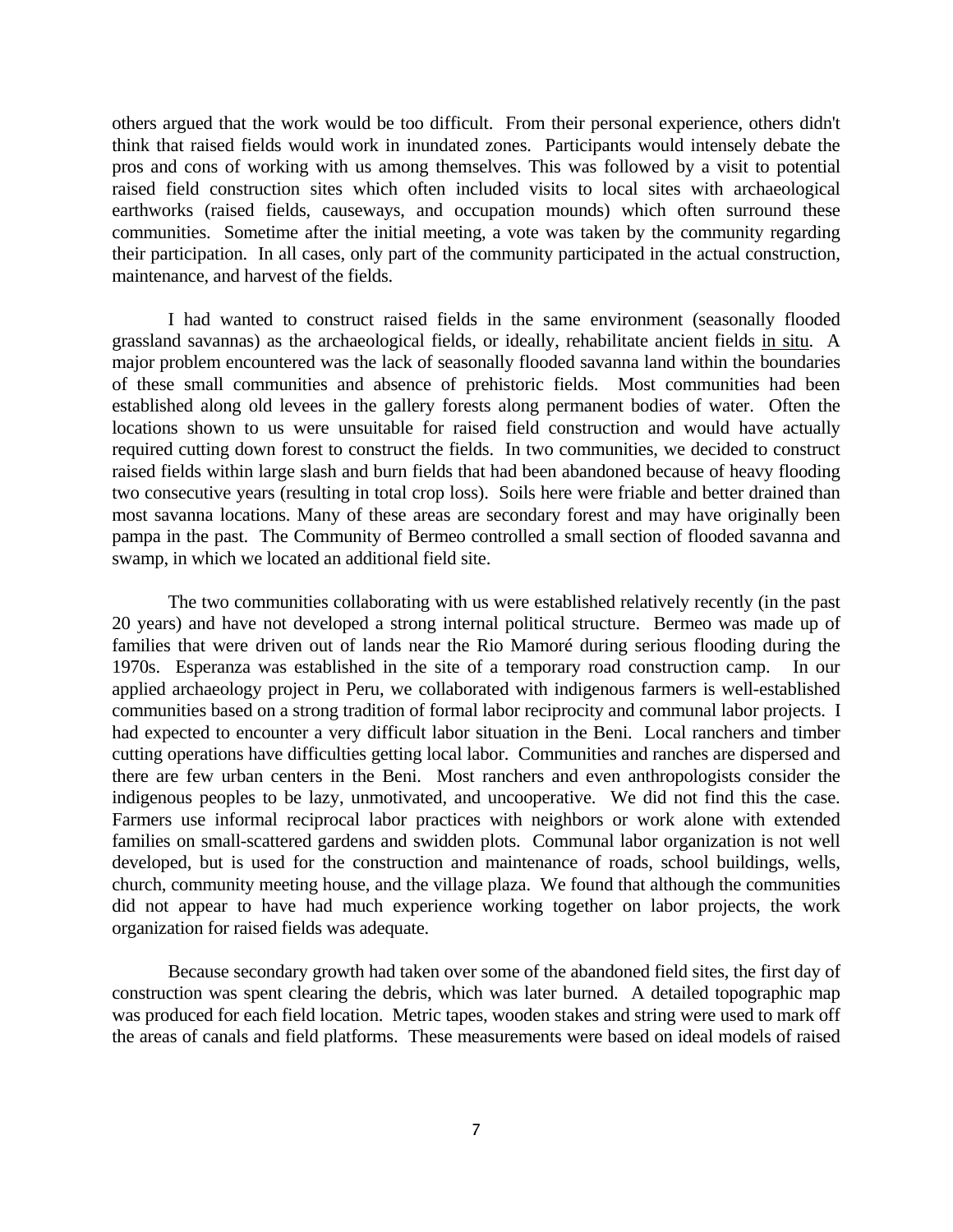fields based on the archaeological research. Several different sizes of canals and platforms were constructed for comparative purposes. When possible, control plots were established in slash and burn fields adjacent to the raised field sites.

 The communities established the schedule for construction. Groups participating in the field construction ranged from 10 to 40 people. Participants included men, women, and children of all ages. Field construction was done using hand tools available to local farmers: shovels, large hoes, and metal tipped digging sticks. Soil was removed from the areas demarcated as canals to a depth of 30 - 50cm and placed on adjacent field surfaces. The original surface vegetation was buried and organic matter worked into the platforms. Work days lasted 5-8 hours with most of the work concentrated in the morning before the hottest part of the day. Most workers tended to cluster in groups of 3-6 excavating canals and piling the earth on the adjacent platforms. Because the work was delayed long into the dry season, soil conditions were not ideal. During the wet season, soils are heavy, wet and muddy; during the dry season, the clayey soils harden into a concrete-like texture. We have found that there are two short "windows" of time then field construction is optimal--just after the first rains and at the beginning of the dry season.

 Only small blocks of fields (0.25 - 0.5 ha) were constructed the first years. Our labor calculations indicate that 576--680 person-days are required to construct a hectare of raised fields and canals which compared favorably with the figures for raised field construction from the Biological Station of the Beni and from the Altiplano. We are currently calculating labor necessary for the maintenance of the fields during the growing seasons (weeding, harvesting, and repair,) and between years (rebuilding fields, and removing organic sediments from canals).

 The community fields were planted in local crops including maize, manioc (yuca), beans, peanuts, bananas, sweet potatoes and wet rice. Fields are being currently being harvested and we do not have precise figures of production at this moment. An early harvest of beans greatly exceeded local production rates in traditional fields. The manioc will be the first harvest in over two years for these communities because flooding destroyed the past two years' crops. An innovation suggested by the community was to plant wet rice in the canals between the fields for an additional harvest.

 Failures did occur in the experiments. The raised fields in the pampa were planted too early (before the rainy season) and much of the seed did not sprout. Some plants died due to lack of water at critical stages. This problem could have been resolved by planting after the initial rains of the rainy season.

 We are promoting a "bottom up," grassroots approach. In contrast to other development projects, we assume that local farmers are capable of constructing and maintaining large-scale agricultural earthworks and engineering through indigenous knowledge systems and local technology, even if this technical knowledge comes from the precolumbian past. Our goal has been to minimize institutional infrastructure and bureaucracy, using the established infrastructure of local communities and PRODEMO.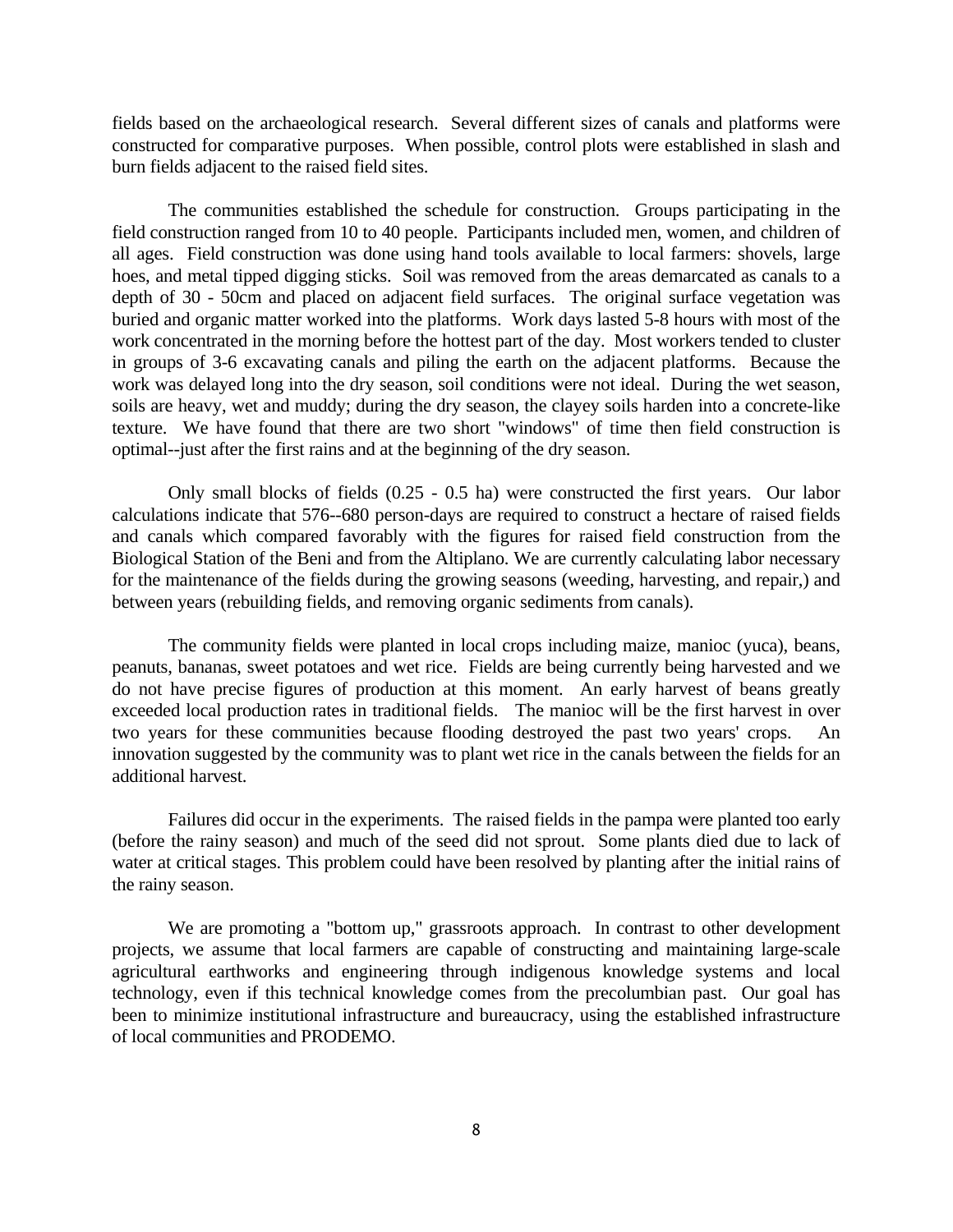Agronomic research of raised field agriculture has provided an excellent opportunity for Bolivian student participation in the project. Boarding students at a Catholic high school in San Ignacio constructed raised fields as a class project, which produce food for their meals. Four agronomy students at the Technical University of the Beni are currently doing research on raised field experiments. Raised fields provide a chance for them to do original research on their own history, providing a practical solution to local rural development and an opportunity to collaborate with rural communities. There are a number of potential thesis projects, and potential employment related to raised field development.

#### **Political Implications of Raised Field Agriculture**

 A conference on raised field agriculture in the Department of the Beni was organized in honor of Dr. William Denevan, one of the discoverers of raised fields, in Trinidad in August of 1993. The conference was attended by a number of indigenous leaders of the Central de Pueblos Indígenas del Beni, non-governmental institutions and political activists who heard talks on the archaeology of raised fields, agricultural experiments and applied work in indigenous communities. There was great interest in the potential application of raised field technology in newly established Indigenous Territory concessions. Much of the land reform debate had addressed the issue of obtaining more forested regions where indigenous peoples could expand hunting, collecting and swidden agriculture activities (Jones 1990). The realization that raised fields could make savanna grasslands productive encouraged discussion of new strategies to increase native communities control over savannas. Savanna lands in the Department of the Beni have traditionally been under the control of large ranching landowners with indigenous peoples marginalized in the continuously forested zones and gallery forests along rivers. This increased awareness of the potential economic benefits of farming savanna may have widespread political implications, possibly involving claims by indigenous peoples against white ranchers for grasslands.

 The recent discovery of extensive tracts of raised fields under forested cover within the Indigenous Territories indicates that many over these zones may have once been savanna when prehispanically farmed. Because of the intensive nature of raised field farming, small plots within the savanna and forest could produce sufficient crops to sustain local indigenous populations and produce surplus without the need for large areas of savanna.

#### **The Future of Raised Fields in Development**

 Development institutions and planning agencies are oblivious to the long term history and evolution of agricultural landscapes. Contemporary indigenous knowledge systems are often viewed as "backwards" and "primitive." Lip service is given to anthropological input in these projects and an archaeological perspective would never be considered. The capital-based western technology and the "appropriate" or "adequate" technology introduced by these groups generally have a low success rate in Latin America. It is ironic that archaeology can demonstrate that many landscapes such as the Llanos de Moxos sustained large populations in the past that today are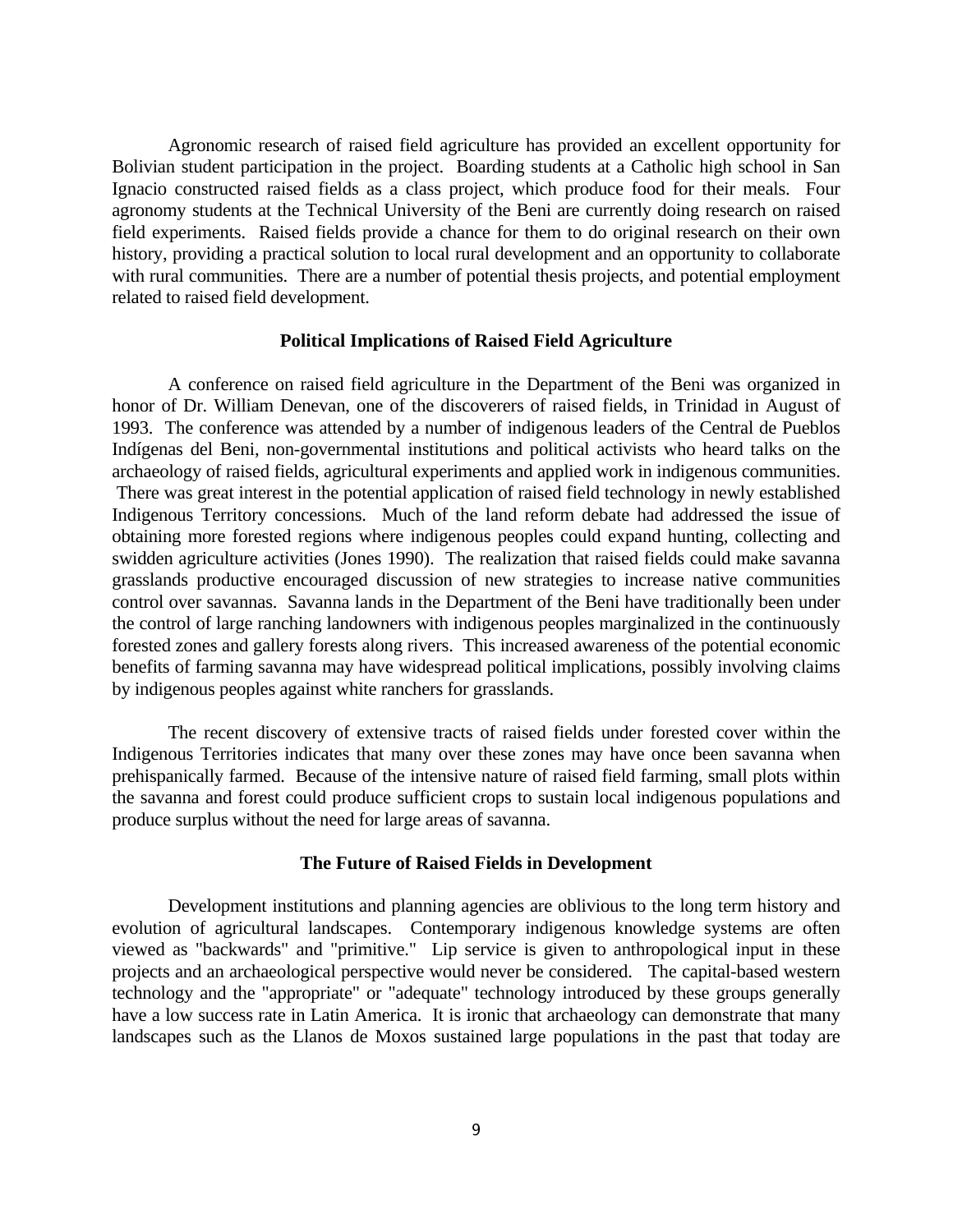underdeveloped, underutilized, and underpopulated. The potential carrying during the prehispanic period based on raised field agriculture was staggering. This indicates that raised fields provided a stable and presumably sustainable production base for ancient inhabitants of the region. We need to incorporate a long term, anthropologically informed, historical ecology to our schemes of rural development (and landscape conservation, preservation, environmental protection).

 Can raised field agriculture be reintroduced as a form of sustainable development? Sustainability has become a buzzword in the development literature and has become closely associated with traditional agricultural systems. I use the World Commission on Environment and Development's definition of sustainable agriculture as "development that meets the needs of the present without compromising the ability of future generations to meet their own needs" (in CIKARD 1993:3). Although relatively imprecise, sustainability connotes the maintenance of high productivity over the long run while managing and protecting local environmental resources from degradation. Sustainable development also promotes an "acceptable livelihood," with connotations of justice and equitability.

We don't have enough data on long term experimentation of raised field agriculture within farming in the context of communities to know whether it is truly sustainable. We believe that some farmers will adopt raised field agriculture because of specific needs and requirements. Other farmers will not adopt it because of the labor involved. The social, political, economic, demographic, and environmental context of present farming in the Beni is very different from that when the fields were originally constructed and use by prehispanic farmers. An sustainable adequate technology alone is not enough reason for the system to be adopted. The initial interest by farmers in Bermeo and Esperanza and local indigenous leaders indicates that it has potential.

 As an answer to environmental and technical problems posed to agricultural production, raised field technology could be applied to numerous zones of the humid tropical lowlands of South America. These include the seasonally inundated savannas, river floodplains, and permanent wetlands in the lower Llanos de Orinoco (Venezuela), Pantanal (western Mato Grosso, Brazil), eastern Marajó Island (Brazil), Bolivar savannas (northern Columbia), along the Amazon floodplain, Rio Casquiare region (Brazil and Venezuela), on the SW side of Lake Maricaibo (Venezuela), the Orinoco Delta (Venezuela), and the Rio Heath (SE Peru), interior and coastal savannas (Guyana), Gran Chaco (Paraguay and Bolivia), upper Orinoco Llanos (Venezuela), and parts of the Planalto Central (Brazil) (Denevan 1966:4-5). Prehispanic field systems found in many of these area are evidence of past intensive use.

 Certain popular and scientific literature promoting indigenous technologies and practices as sustainable development has come into criticism recently as a return to the idea of the "noble savage" (Redford 1990). Conservationists, ecologists, and anthropologists often romanticize indigenous knowledge systems as a "Return to Eden." As Denevan notes, "the Indian impact was neither benign nor localized and ephemeral, nor were resources always used in a sound ecological way. The concern here is with the form and magnitude of environmental modification rather than with whether or not Indians lived in harmony with nature with sustainable systems of resource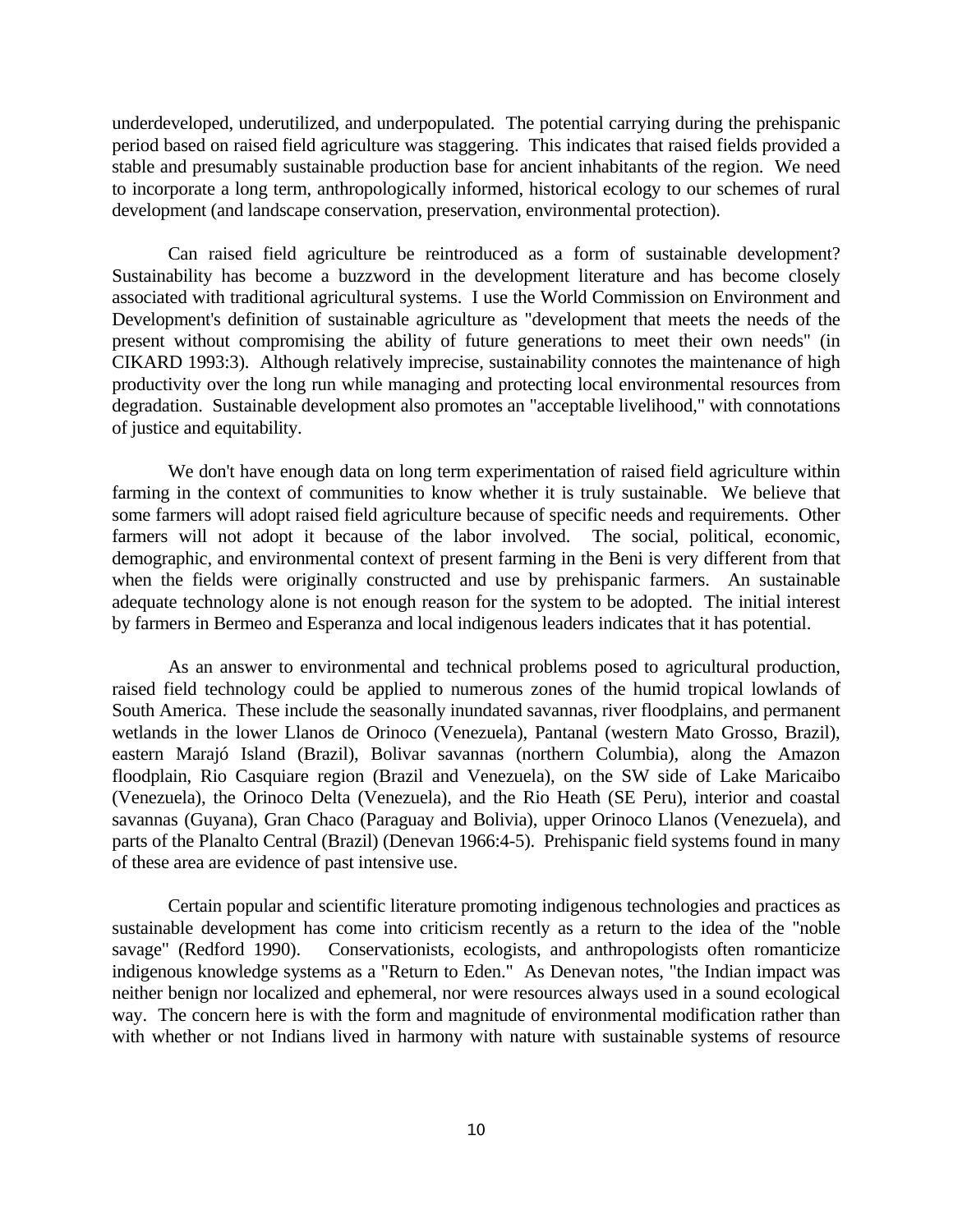management. Sometimes they did, sometimes they didn't" (1992:10). I am not stressing a naive "return to the past" by promoting ancient agriculture. We are beginning a long-term scientific study of raised field potential through experimentation. These systems desperately need scientific study to accumulate detailed comparative data from which adequate interpretation can be based.

NOTE: 2/23/98: The raised field rehabilitation project with the communities has been "on hold" since 1994 due to administrative problems of PRODEMO. We hope to re-institute the project soon.

#### **References Cited**

- Arce Z., Julio
- 1993 Evaluación y comparacion de rendimientos de cuatro cultivos en tres anchuras de camellones (campos elevados) en la Estacion Biologica del Beni (Prov. Ballivián, Dpto. Beni). Tesis de grado presentado para obtener el título de Ingeniero Agrónomo. Universidad Técnica del Beni, Trinidad.

Brokensha, David, D. M. Warren, and Oswald Werner eds.

1980 Indigenous Knowledge Systems and Development. University Press of America, Washington, DC.

# **CIKARD**

1993 Background to the International Symposium on Indigenous Knowledge and Sustainable Development. Indigenous Knowledge and Development Monitor 1(2):2-5.

Clay, Jason W.

1988 Indigenous Peoples and the Tropical Forests: Models of Land Use and Management from Latin America. Cultural Survival Report 27, Cultural Survival, Cambridge, Massachusetts.

Denevan, William

1966 The Aboriginal Cultural Geography of the Llanos de Mojos of Bolivia. University of California Press, Berkeley.

#### Denevan, William

1992 The Pristine Myth: The Landscape of the Americas in 1492. Annals of the Association of American Geographers 42(3):369-385.

Denevan, William and Christine Padoch eds.

1988 Swidden Fallow Agroforesty in the Peruvian Amazon. Advances in Economic Botany, vol. 5, New York Botanical Gardens, New York

Erickson, Clark L.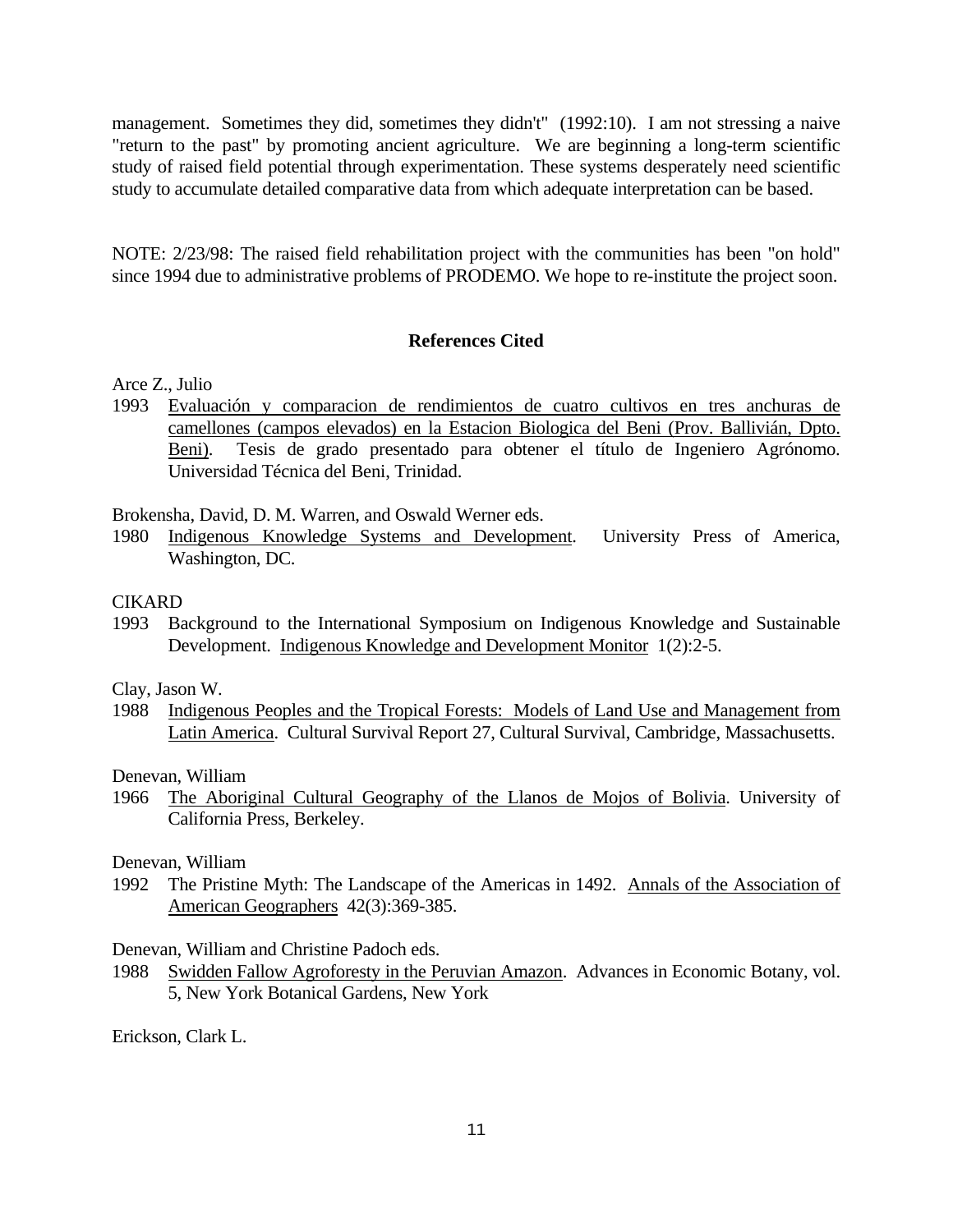- 1980 Sistemas agrícolas prehispánicos en los Llanos de Mojos. América Indígena 40(4):731- 755.
- 1992 Prehistoric Landscape Management in the Andean Highlands: Raised Field Agriculture and its Environmental Impact. Population and Environment (special issue "Social Science Perspectives on Environmental Management" edited by Timothy Kohler), 13(4):285-300.
- 1995 Archaeological Methods for the Study of Ancient Landscapes of the Llanos de Mojos of Bolivia. En Archaeology in the American Tropics: Current Analytical Methods and Applications. edited by Peter Stahl, Cambridge University Press, Cambridge.

Erickson, Clark L. and Kay L. Candler

1989 Raised Fields and Sustainable Agriculture in the Lake Titicaca Basin. in Fragile Lands of Latin America: Strategies for Sustainable Development, edited by John Browder, pp. 230-248, Westview Press, Boulder [18 pages]

Erickson, Clark L., José Esteves, Wilma Winkler, Marcos Michel

1991 Estudio preliminar de los sistemas agrícolas precolombinos en el departamento del Beni, Bolivia. unpublished manuscript, University of Pennsylvania and the Instituto Nacional de Arqueología.

Erickson, Clark L., Kay L. Candler, Wilma Winkler, Marcos Michel, John Walker

- 1993a Informe sobre las investigaciones arqueológicas del Proyecto Agro-Arqueológico del Beni en el 1992. unpublished manuscript, University of Pennsylvania and the Instituto Nacional de Arqueología.
- Erickson, Clark L., Kay L. Candler, John Walker, Wilma Winkler, Marcos Michel, Dante Angelo. 1993b Informe sobre las investigaciones arqueológicas del Proyecto Agro-Arqueológico del Beni en el 1993. unpublished report, University of Pennsylvania and the Instituto Nacional de Arqueología.

Godoy, Ricardo et al.

1993 Sustainable resource management. Economic Botany

Jones, James

1990 A Native Movement and March in Eastern Bolivia: Rationale and Response. Development Anthropology Network 8(2):1-8.

Meggers, Betty J.

1971 Amazonia: Man and Culture in a Counterfeit Paradise. Aldine, Chicago.

Netting, Robert

1993 Smallholders, Householders: Farm Families and the Ecology of Intensive, Sustainable